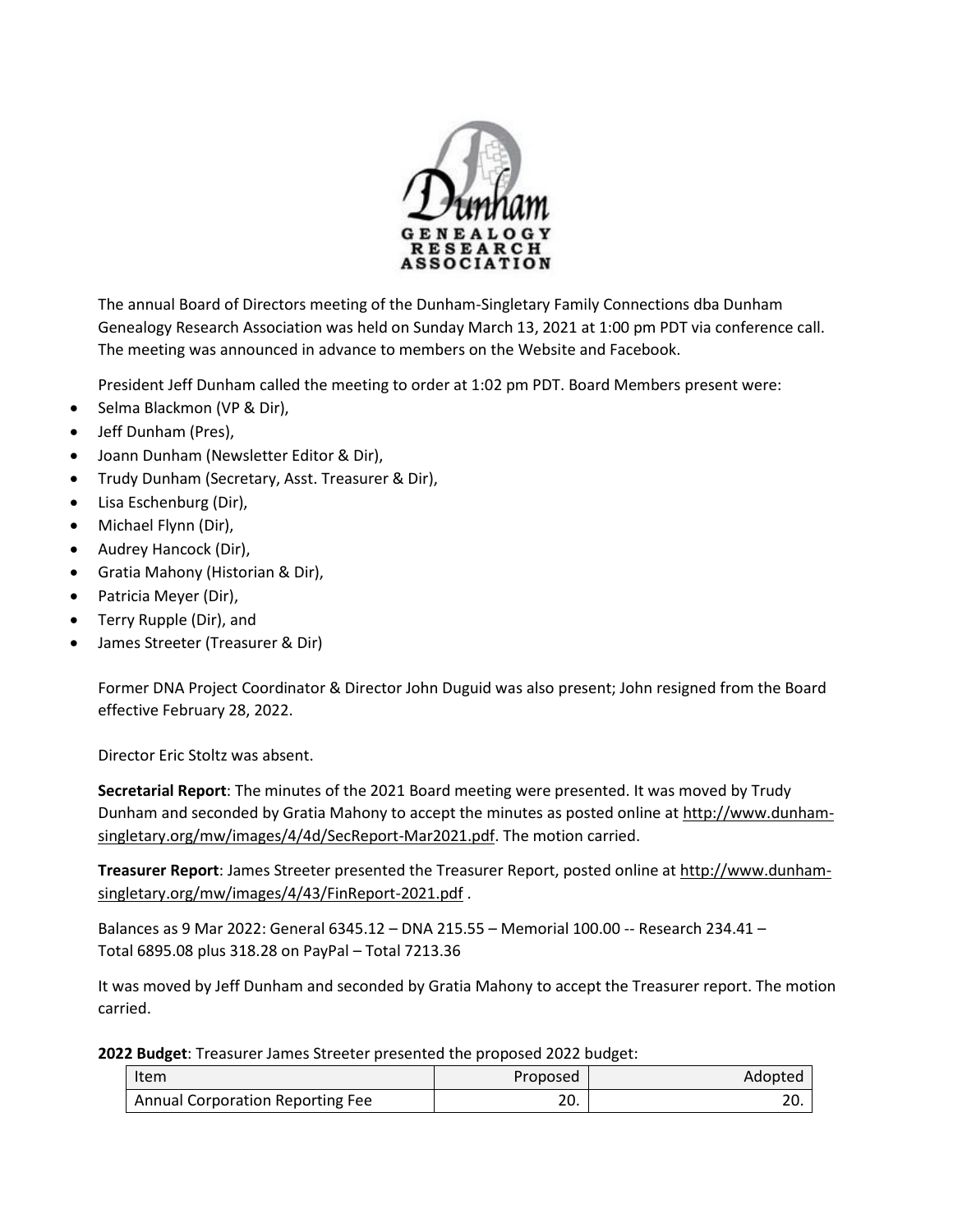| <b>National Genealogical Societies</b>     | 50.   | 50.   |
|--------------------------------------------|-------|-------|
| membership fee                             |       |       |
| Research Fees and Supplies (paid to Gratia | 1800. | 1200. |
| Mahony)                                    |       |       |
| Domain Registration and hosting to 1 May   | 0.    |       |
| 2024 (donated by Jeff Dunham)              |       |       |
| Board Meeting Teleconference expense       | 25.   | 25.   |
| Total                                      | 1895. |       |

Discussion followed. Jeff Dunham confirmed that he will continue to donate the domain registration and website hosting service. As Gratia Mahony is no longer Newsletter Editor and has reduced her time as Historian, her expenses are less and she proposed a lower fee for research and supplies. \$1200 was agreed upon. Joann Dunham is taking on the Newsletter Editor role and will assist Gratia in the Historian role. Joann is donating her services. Joann also noted that she is a full member of the National Genealogical Societies and could provide some services through her membership that are not provided under the limited membership our organization has. Zoom membership, estimated at \$180/year, was discussed in lieu of the teleconference budget item; it was decided to use the free Zoom service as needed, and if the 40 minute limit on sessions was inadequate we could revisit this item. James Streeter moved the amended budget, seconded by Jeff Dunham. The motion carried.

**Membership Report**: In 2021 DGRA had 44 DGRA Members, 11 Bronze Members and 6 Gold Members for a total of 61 members in good standing. The 2022 Membership as of 12 March was 29 DGRA Members, 8 Bronze Members and 5 Gold Members for a total of 42 members in good standing. A 2nd notice has been sent to all who did not respond to the initial membership emailed letter. It was moved by Jeff Dunham and seconded by Gratia Mahony to accept the Membership report. The motion carried.

## **Election of the Board of Directors:**

Jackie Coniglio resigned in the fall of 2021 and John Duguid submitted his resignation effective 28 February 2022. The Nominating Committee, chaired by Gratia Mahony, had proposed 1 former (Terry Rupple) and two new board members (Patricia Meyer and Michael Flynn). The Bi-Annual Election of the Board of Directors took place in February. James Streeter emailed ballots to the 61 members in good standing in 2021 and received 25 ballots back. All voting members voted in favor of all the board candidates. Jeff Dunham was accepted as the new DNA Project Coordinator, to be assisted by Joann Dunham. It was moved by Jeff Dunham and seconded by Audrey Hancock to accept the updated Board members and roles report. The motion carried.

Biographies of the new members were added to the Board of Directors Biographies Page and can be viewed at: [http://www.dunham-singletary.org/mw/index.php/Board\\_Bio%27s](http://www.dunham-singletary.org/mw/index.php/Board_Bio%27s)

**Dunham DNA Report**: Former Director and DNA Project Coordinator John Duguid presented the DNA Project Report, a breakdown of the members of the Family Tree Dunham-Singletary Y-DNA group. There are 180 people in the group of which 129 have had their Y-DNA tested. This means there are 180 - 129 = 51 others (women and untested men) in the group. The Haplogroups and membership numbers are: Haplogroup I-M253 - Deacon John = 43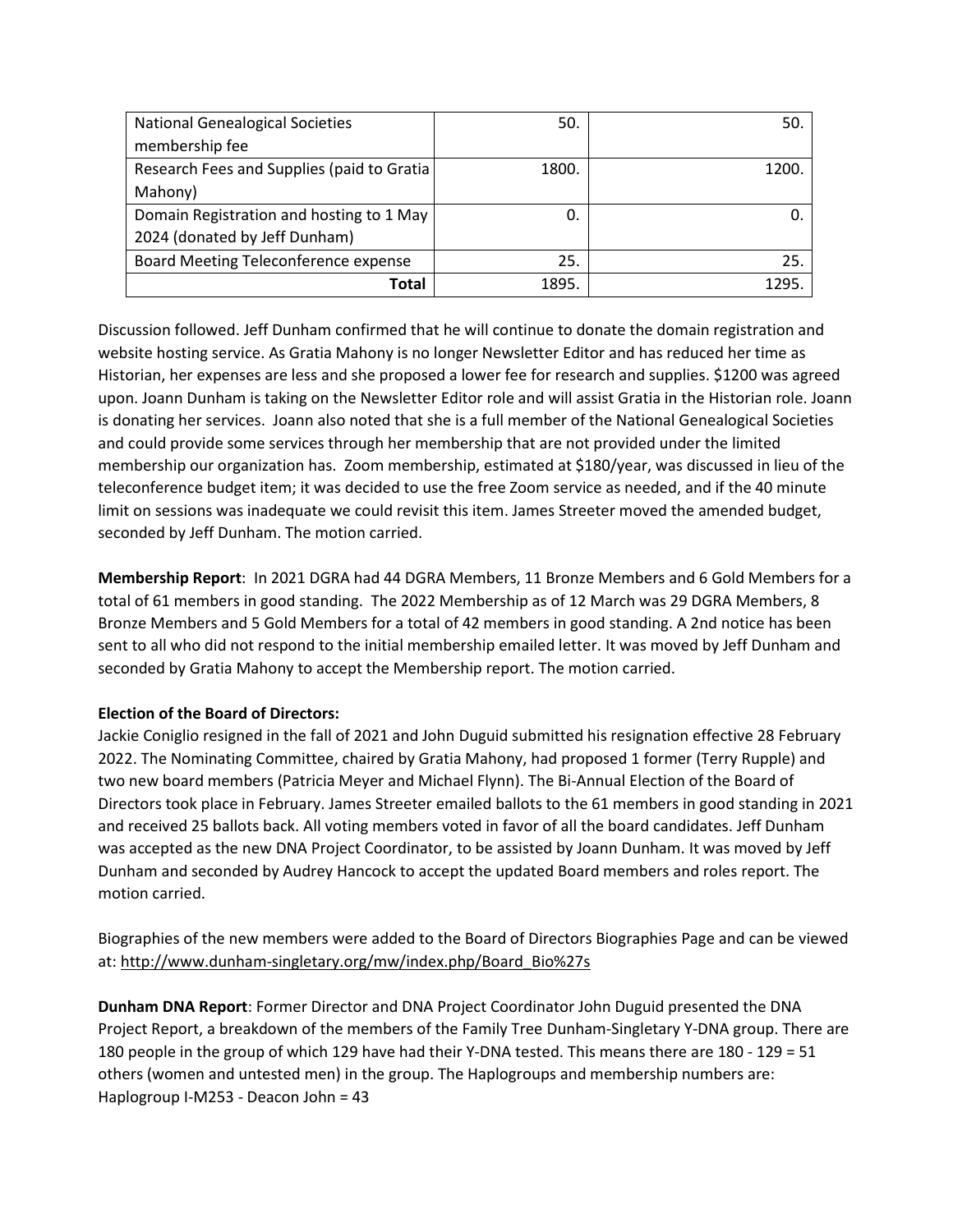Haplogroup I-M253 - not named Dunham = 13 Haplogroup I-M223 - Dunham = 26 Haplogroup I-M223 - Singletary = 6 Haplogroup I-M223 - not named Dunham/Singletary = 1 Haplogroup R-M269 - Dunhams = 13 Haplogroup R-M269 - non Dunhams = 15 Haplogroup G-M201 - Dunhams = 3 Haplogroups various - Dunhams = 3 Haplogroups various - non-Dunham or Singletary = 6 TOTAL= 129 Note: Names similar to Dunham (e.g., Denham) are counted as Dunhams.

The Board discussed offering to pay for DNA testing for individuals. The Board had previously paid to upgrade all DNA submissions to 37 markers. Since the cost of DNA testing has dropped significantly, it was decided to assist members in covering the cost of the testing on a case by case basis. It was moved by Jeff Dunham and seconded by James Streeter to accept the DNA Project report. The motion carried. The Board expressed gratitude for John's contributions to the Board and the DNA Project. Jeff Dunham volunteered to serve as the new DNA Project Coordinator, Joann Dunham as the assistant Coordinator.

**Dunhams in America**: Gratia Mahony reported on her work as Historian and Newsletter Editor: I began a systematic study of Plymouth Colony, Massachusetts during the settlement period. My goal was to locate the John Dunham home site and to follow on with finding the locations of the homes of all John Dunham's children. I did this through the study of Plymouth Colony Records and Records of the Town of Plymouth. This produced an article for the April 2021 newsletter showing the location of the John Dunham home site. (In June of 2021 I went to Plymouth with my daughter and saw the area where John Dunham lived and farmed.) On that summer trip I also visited the Jonathan Dunham house in Woodbridge, NJ where Warden David Wilson gave me a tour of the house and Trinity Church. Another article in the July 2021 issue was submitted by James George Dunham who has been very helpful in detailing how to use ThruLines<sup>tm</sup>, a recent genealogy tool of Ancestry.com.

The October 2021 newsletter contained an article on the research that Pat Meyer and I did to try to find her ancestor Hannah Dunham of Canaan, CT and Genesee Co. NY. This research produced a second article about Gideon Dunham and his involvement in Shays' Rebellion. Another article from James George Dunham provided additional proof to the genealogy research showing DNA evidence that Thomas 2 Dunham (of Hebron CT) was a son of Deacon John Dunham.

In my final newsletter as editor, I published the results of 20+ years of research on the search for Van Rensselaer Dunham, and a second article about Dunham's Basin in Kingsbury, New York. In addition, as historian for DGRA, I answered numerous queries from Dunhams searching for their Dunham lines. Some queries were easily answered from the data already in my files, and several others necessitated deeper research to find the connections and the answers. I have enjoyed serving as newsletter editor for the past 14 years, and I will still submit articles for publication, but I look forward to the future issues that Joann Dunham will produce.